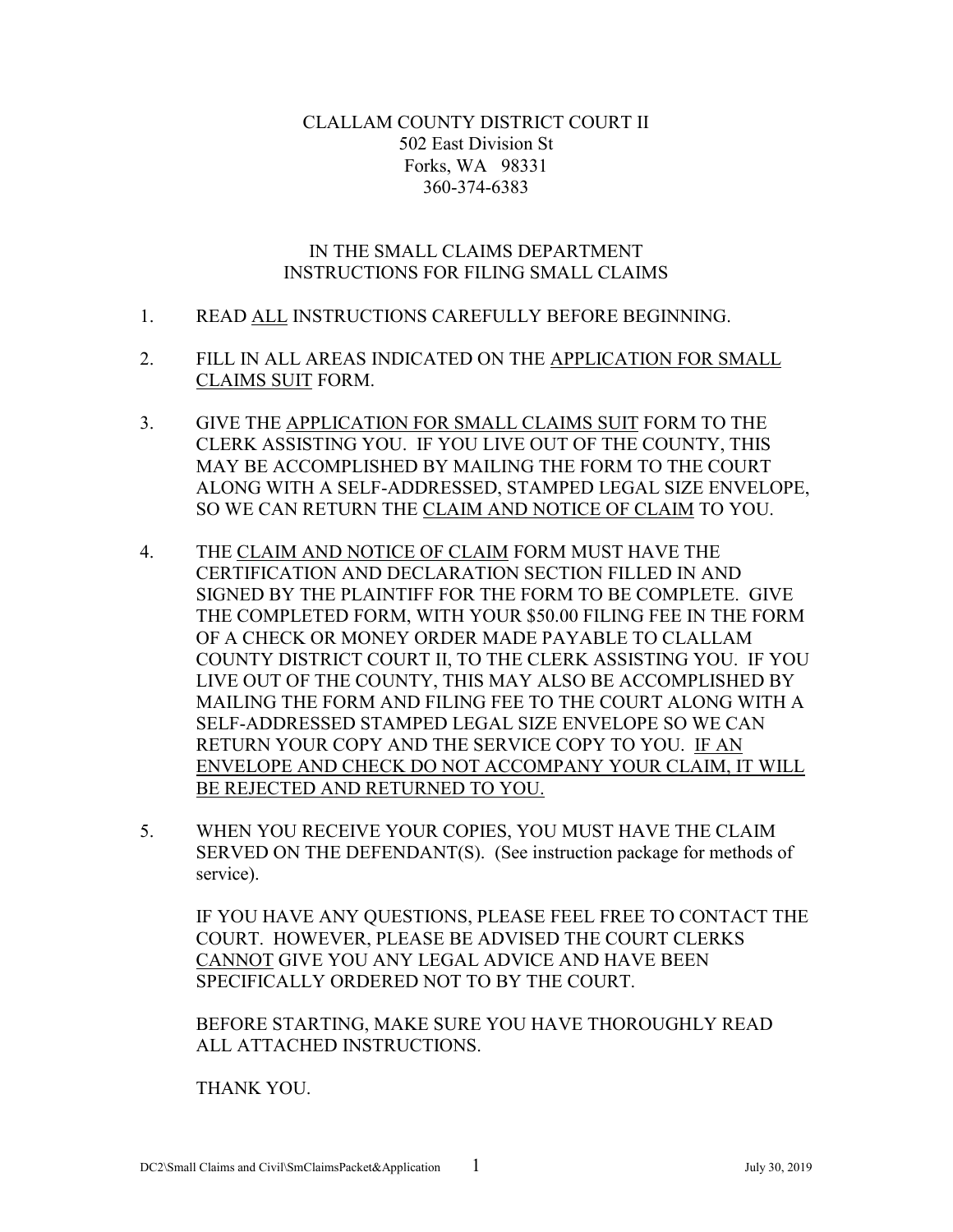# CLALLAM COUNTY DISTRICT COURT II, SMALL CLAIMS DEPARTMENT

## GENERAL INFORMATION FOR SMALL CLAIMS COURT

The Small Claims Court is a department of the District Court authorized under Chapter 12.40 RCW and is available for the recovery of money only where the claim is less than **\$10,000.00**. It has jurisdiction only when the defendant is a resident of the county, except that claims arising out of automobile accidents may be brought in the county where the accident occurred no matter where the defendant lives in the state. (See abbreviated rules for non-state residents and corporations). Small Claims Court may NOT be used to recover personal property or require a defendant to perform contracts, except where the contract requires the payment of money only.

The person who brings the claim is called the "*plaintiff*". The person who is sued is called the "*defendant*". A small claims action is between plaintiff and defendant, who may consist of multiple parties. No attorney is allowed to participate in any manner without court consent.

## FILING A CLAIM

The form to start a small claims action is provided by the court and must be signed by the real claimant (*not someone on behalf of the plaintiff).* Court clerks may assist you in the procedures required but are not qualified and are forbidden by law from giving legal advice. They also are instructed not to attempt to predict how the court might rule in your case. Please **DO NOT ASK THEM FOR SUCH ADVICE**. The claim must state in brief and concise form:

- 1) the nature of or basis of the claim;
- 2) the amount claimed;
- 3) when the claim accrued (came into existence)

It is not enough merely to state that the defendant "*owes money*". Some sample basis of claim descriptions are attached to this information.

It is the responsibility of the plaintiff to identify the defendant accurately. The defendant must be either a person, or statutory entity. Many businesses are operated under assumed names and are not incorporated. The plaintiff must determine who the person or persons are who own a non-corporate business and sue the person or persons, not the business.

It is the responsibility of the plaintiff to furnish an accurate address for the defendant.

The plaintiff must pay a \$50.00 filing fee when the claim is filed.

After the claim is filed, the clerk will fill in the date for first appearance of the defendant, and will give two copies of the claim and notice to the plaintiff, one for the plaintiff's records, and the other to be served upon the defendant. In the case of multiple defendants, additional copies for service on the additional defendants will be provided.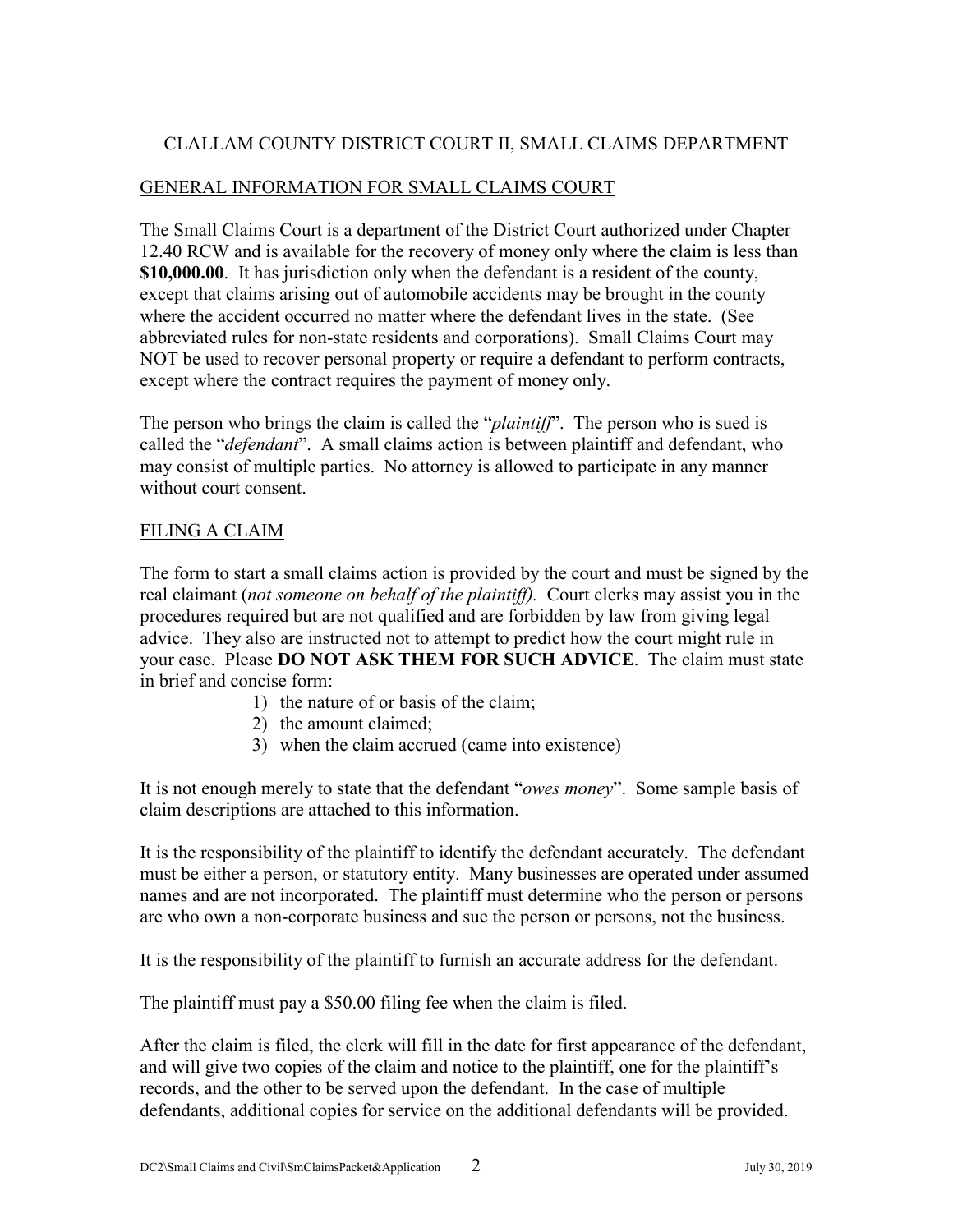## SERVICE OF THE CLAIM AND NOTICE

The plaintiff **MAY NOT** serve the notice and claim upon the defendant. The claim and notice may be served either:

- 1) by the county sheriff;
- 2) by a process server;
- 3) by a person over the age of 18 years not connected with the claim or related to you;
- 4) by registered or certified mail if a return receipt with the signature of the party being served is filed with the court.

## COLLECTION OF THE JUDGMENT

## **THE SMALL CLAIMS COURT DOES NOT COLLECT THE JUDGMENT FOR YOU.**

## APPEALS FROM SMALL CLAIMS COURT JUDGMENTS

A plaintiff CANNOT appeal from the judgment of the small claims court judge where the amount requested was less than \$1,000.00. Neither party may appeal from the judgment if the claim was for less than \$250.00. Any appeal must be perfected within 30 days after judgment is rendered or decision made.

#### ABBREVIATED VENUE RULES

The complete regulations for the correct county in which to file a civil action can be found in the Revised Code of Washington. What is set forth here is an abbreviated list of the more common types of venue requirements:

An action may be filed:

- 1) In the county in which a defendant resides, for damages or money claims.
- 2) For automobile accident cases, either in the county in which the defendant resides, or the county where the accident happened.
- 3) As to a non-resident of the State of Washington, either in the county where the defendant can be served or the plaintiff resides, or where the subject matter of the action arose.
- 4) As to the corporation, in any county where the corporation transacts business or where an officer authorized to be served resides. (Refer to the Revised Code of Washington.)

## EXAMPLES OF BASIS OF CLAIM ALLEGATIONS

- A. LANDLORD/TENANT
	- 1) Defendant fails to pay agreed rent for use of plaintiff's property.
	- 2) Defendant damaged plaintiff's property while it was rented to defendant.
	- 3) Defendant moved out of plaintiff's property and left it in a dirty condition.
	- 4) Defendant failed to return a damage or security deposit to plaintiff.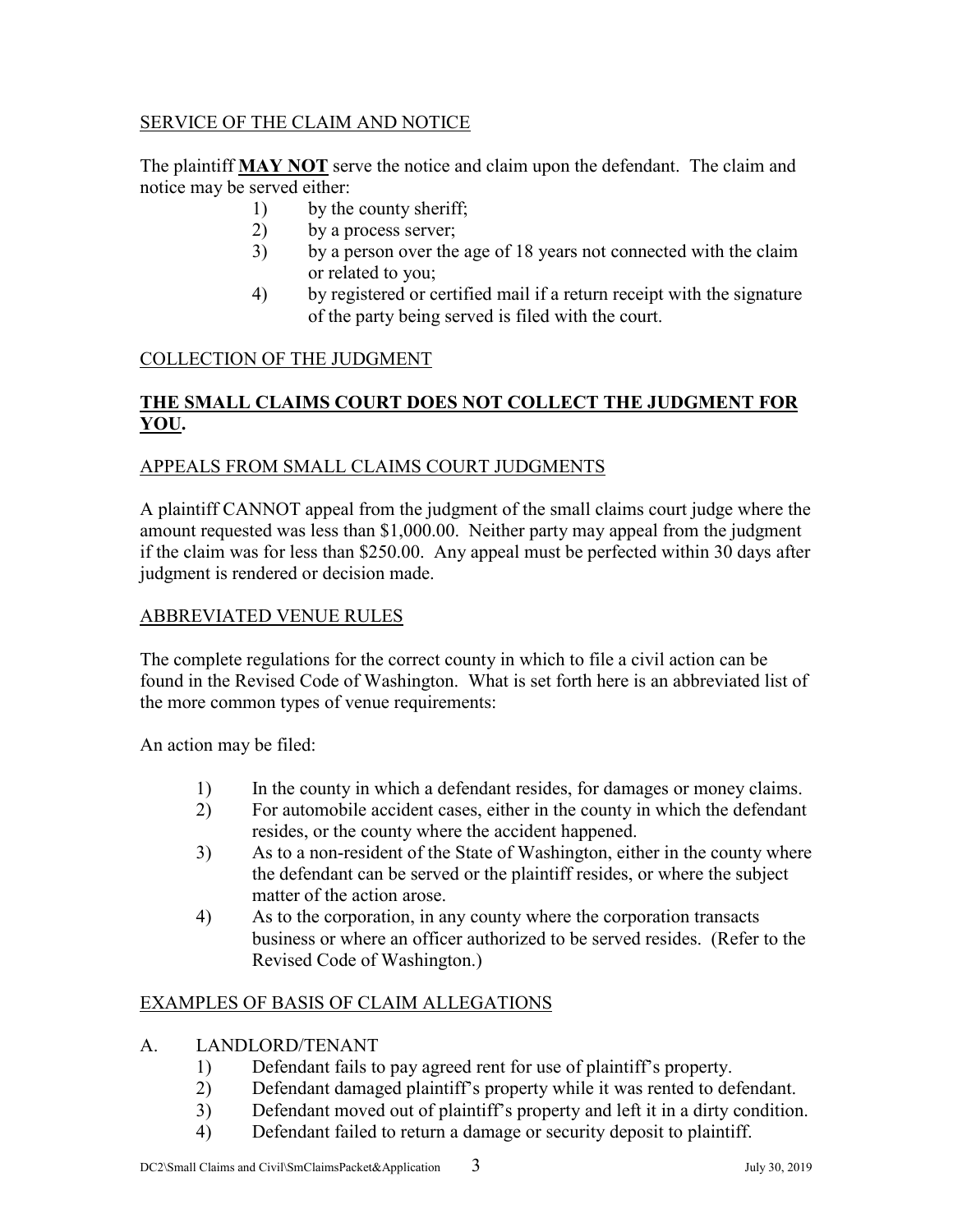#### B. DAMAGE ACTION

1) Defendant negligently (*or intentionally*) damaged plaintiff's car, boat, house, other.

#### C. BREACH OF CONTRACT

- 1) Defendant failed to deliver goods or services (*detail*) after plaintiff paid for them.
- 2) Defendant failed to deliver goods or services (*detail*) after promising to do so.
- 3) Defendant delivered and was paid for goods or services (*detail*) which were defective as follows: (*detail*)
- 4) Defendant failed to pay in full for goods or services (*detail*) delivered by plaintiff at defendant's request.

#### D. MISCELLANEOUS

- 1) Defendant delivered check to plaintiff for money owed plaintiff, which check was dishonored (*not paid*) when presented (*cashed*).
- 2) Defendant failed to pay back money plaintiff loaned defendant.
- 3) Defendant unlawfully took or kept property belonging to plaintiff (*detail*) with a fair market value of \$

#### **CONTINUANCES**

Occasionally it is necessary for a case to be continued (*postponed*). Requests for continuance must be made in writing, detail the reason for the request, be signed by the party requesting it, and be served (*delivered*) to the other party as well as filed with the clerk at least five (5) days in advance of the scheduled hearing date (*except in life threatening or similar emergency*). You must ask for the continuance as soon as facts requiring the continuance become known to you. The request may not be granted, so check with the clerk for the court decision on the request.